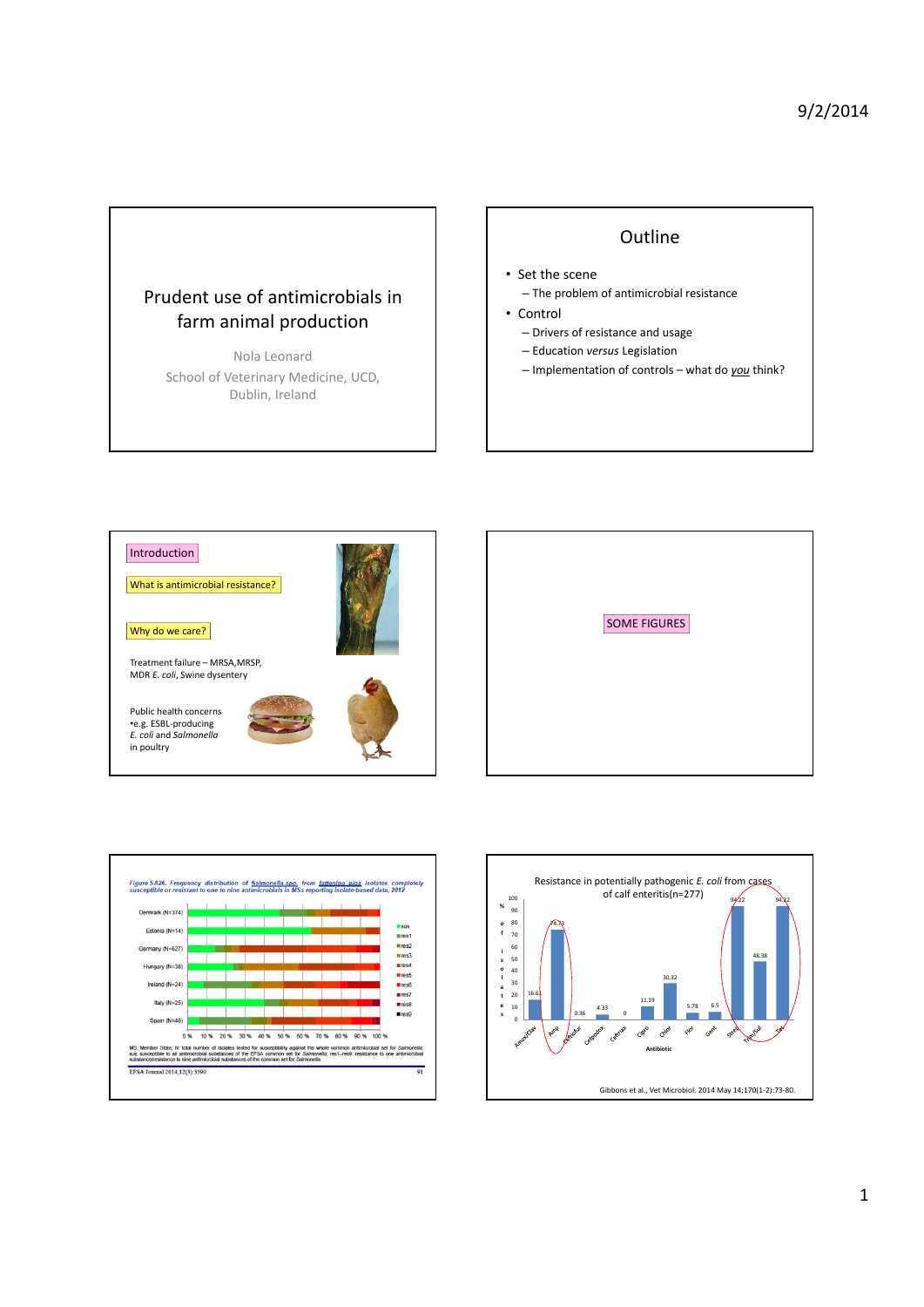







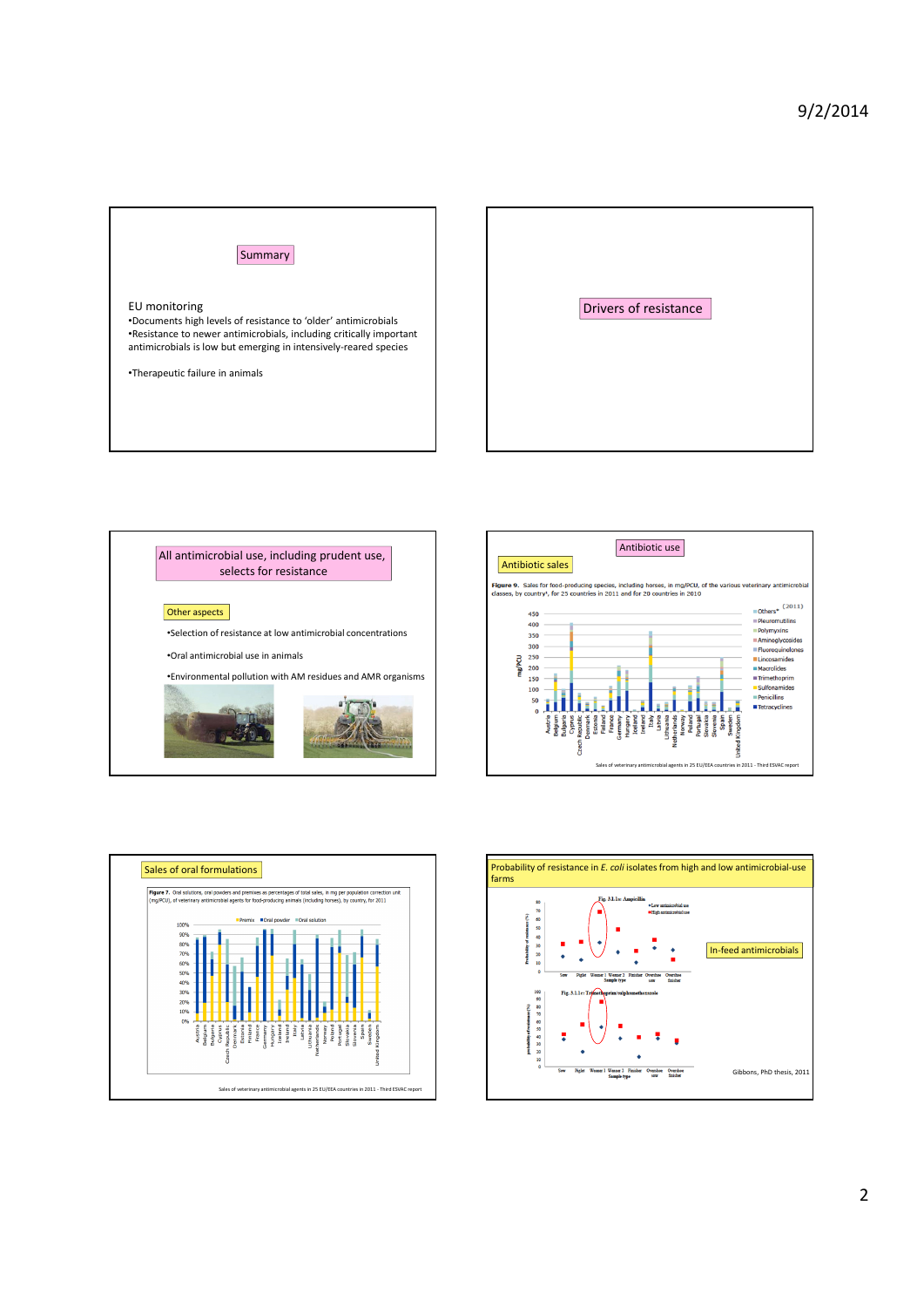



#### Other Influences on antimicrobial prescribing ‐ veterinarians:

•Susceptibility test results •Own experience •Risk of AMR •Ease of administration •Mechanism of activity of drug

•Drug distribution in body

De Briyne et al., Vet Rec. 2013 Nov 16;173(19):475 Gibbons et al., Vet Rec. 2013 Jan 5;172(1):14.

### Summary – drivers of resistance

•Clinical usage – appropriate and inappropriate

•Pressures on vets

•Collateral effects of clinical usage on commensals

•Low doses of antimicrobials

•Environmental 'pollution' with AMs and AMR genetic elements?



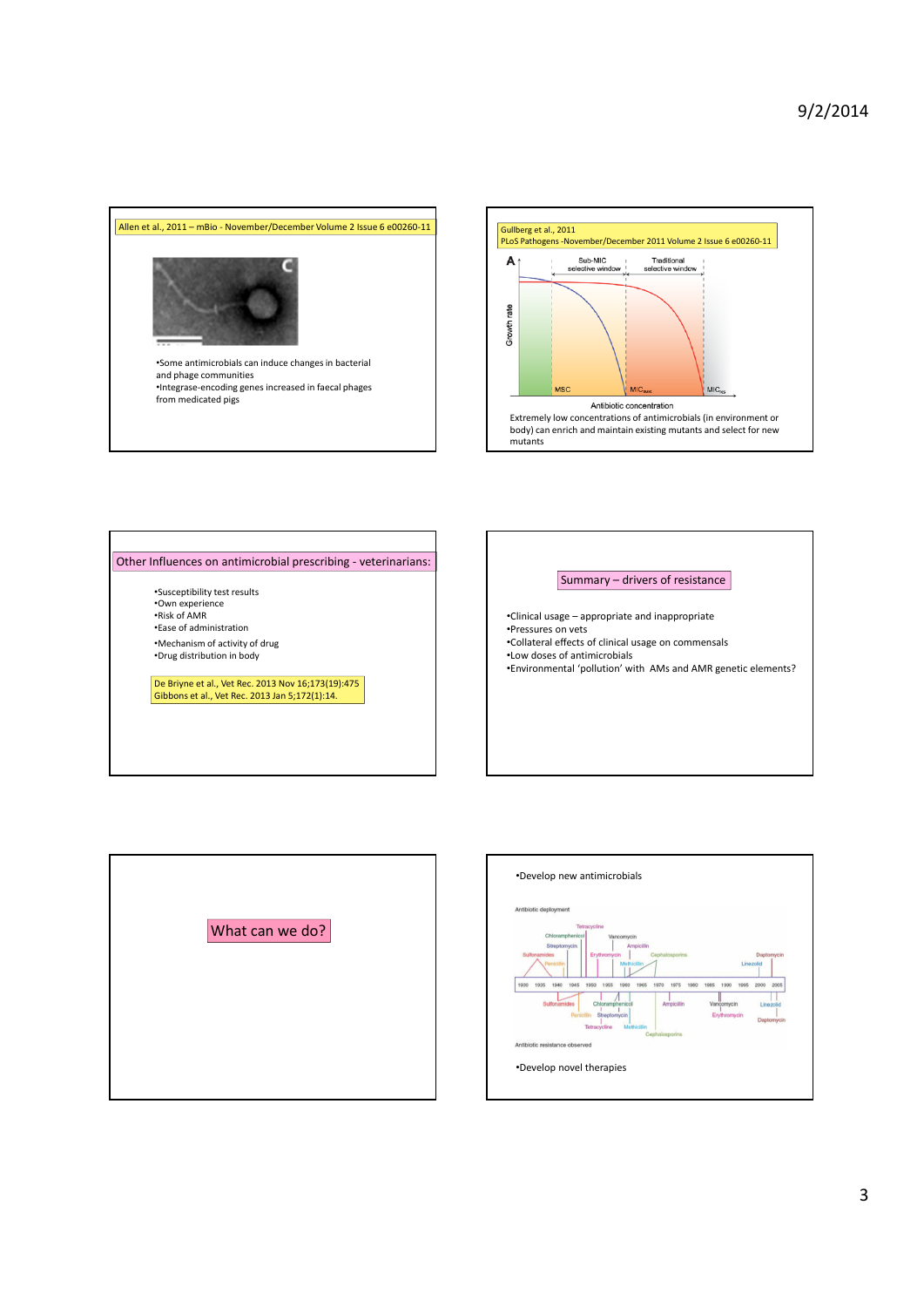









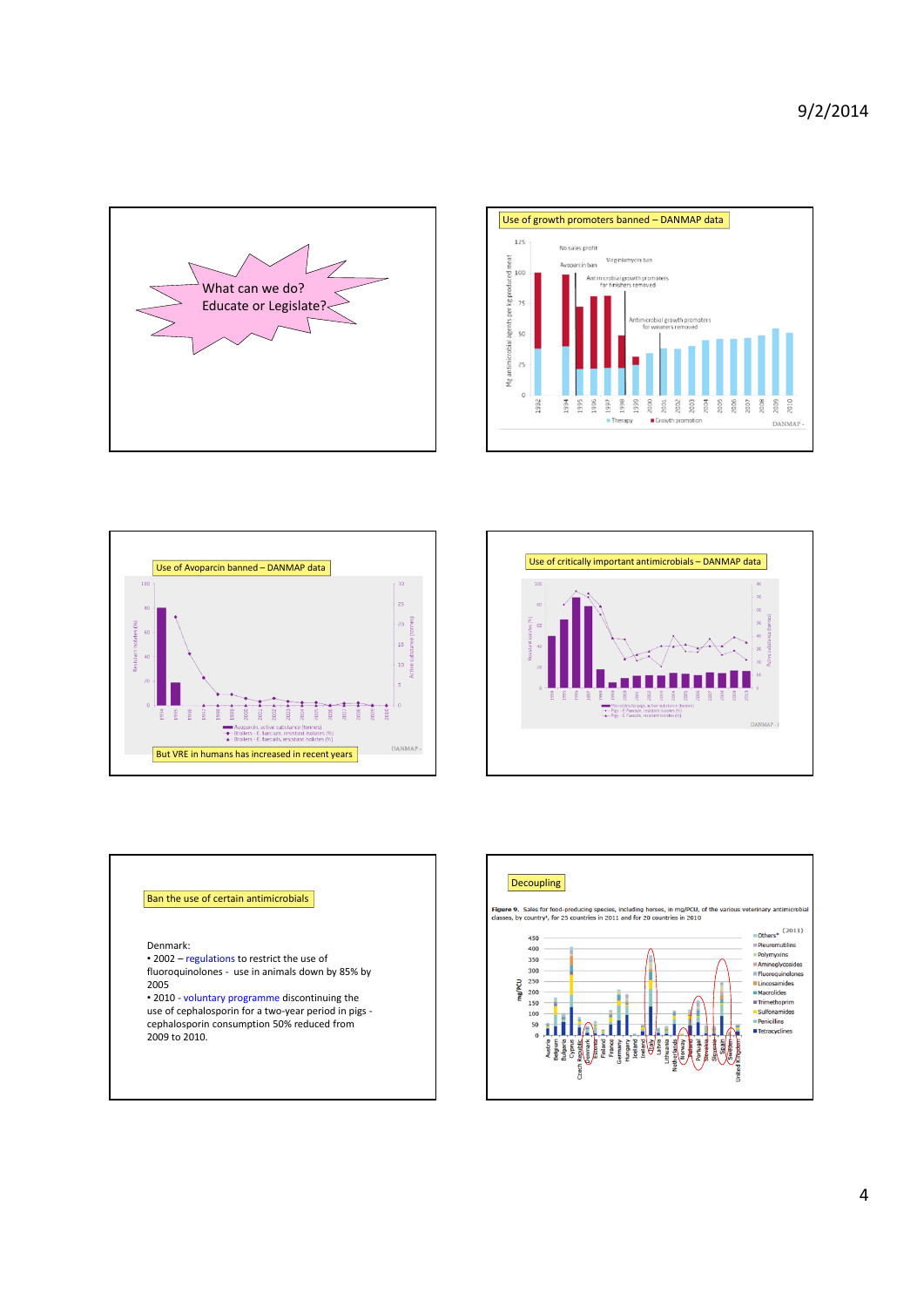### Legislate

•Ban vets from selling antimicrobials for profit ‐ decoupling •Ban medicated feed

•Ban prophylactic and metaphylactic use

•Set targets •Ban the use of critically important antimicrobialsin animals •Prohibit derogations from product authorisations •Surveillance

#### Educate

•Veterinarians •Farmers •Health professionals •Industry •Community

•Improve infection control and management

- •Better use of data, diagnostics
- •Optimize prescribing practice

#### Education of farmers

US study

•86% not concerned that overuse in animals could lead to resistance in farm workers

•Barriers to correct use of antibiotics were lack of time and limited finances<br>Friedman et al., 2007. Zoonoses and Public Health, 54, 366-375

#### Education of farmers

•Communication issues, especially research findings •Economic feasibility •Practical considerations

•Alarcon, P., et al., PREVET (2013), •http://dx.doi.org/10.1016/j.prevetmed.2013. 08.004



Arnold and Straus, 2005. Cochrane database of systematic reviews, Issue 4

## Does education work?

#### Use of technology

- 
- Clinical decision support systems 5 of 7 studies marginal to moderate effects in improving prescribing behaviour
	- Holstiege et al., 2014.(Review) **J Am Med Inform Assoc.** 2014 Aug 14
	-
	- Smartphone apps good uptake by junior doctors<br>• 71% improved knowledge of antibiotic use<br>• Charasiet al. 2013 71% - improved knowledge of antibiotic use
		- Charani et al., 2013